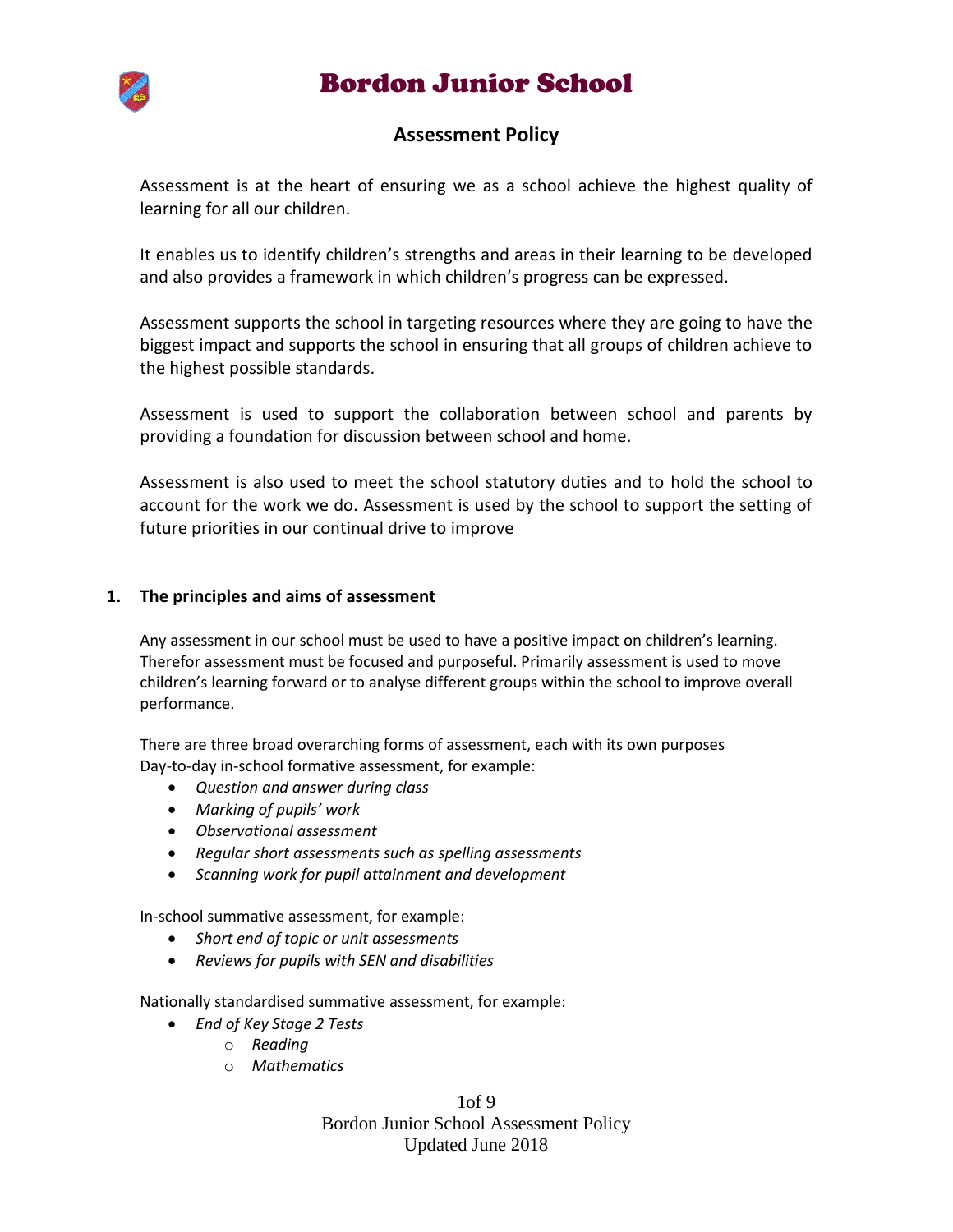#### o *Vocabulary, Grammar, Punctuation and Spelling*

*End of Key Stage 2 Teacher Assessments*

### **2. Arrangements for the governance, management and evaluation of assessment**

- 2.1 Governance
	- The headteacher supported by the Leadership team are responsible for ensuring the assessment policy is maintained and followed
		- $\circ$  The headteacher is responsible for reporting assessment arrangements and assessment information to the governing body termly
	- The headteacher has overall responsibility for ensuring the effectiveness of assessment practices within the school
		- $\circ$  Year group teams are responsible for ensuring consistency of judgment within their year groups
		- o Subject leaders are responsible for ensuring staff's accuracy of judgments and understanding of assessment within their subject. They work with the Leadership team to achieve this
	- The governors role is to
		- o hold the school to account for the assessment judgments
		- o to monitor the schools assessment arrangements

#### 2.2 Management

- The headteacher's role in the management of assessment is to
	- o Analyse assessment evidence at set milestones
	- o Collect whole school and key groups assessment evidence
	- o Monitor assessment practices across the school
	- o Ensure all staff follow the principles and practices set out in this policy
	- o Ensure accuracy of assessment practices and judgments from all staff
	- o To ensure training needs are identified and staff have the required knowledge
	- o Ensure that where needs are identified support/action is put in place
	- o To monitor the effectiveness of any support or actions that have been put in place
	- o work with subject leaders in designing assessment collection templates
	- $\circ$  report on assessment practices and evidence to the governors and the LA when needed
	- o To ensure all statutory assessment returns are submitted
	- o To ensure the school complies with all statutory requirements on assessment and reporting as set out by the DfE
- Year Group Teams' role in the management of assessment is to
	- o Analyse their year groups and key groups within their year groups assessment evidence
	- $\circ$  Ensure that where needs are identified support/action is put in place
	- o To monitor the effectiveness of any support or actions that have been put in place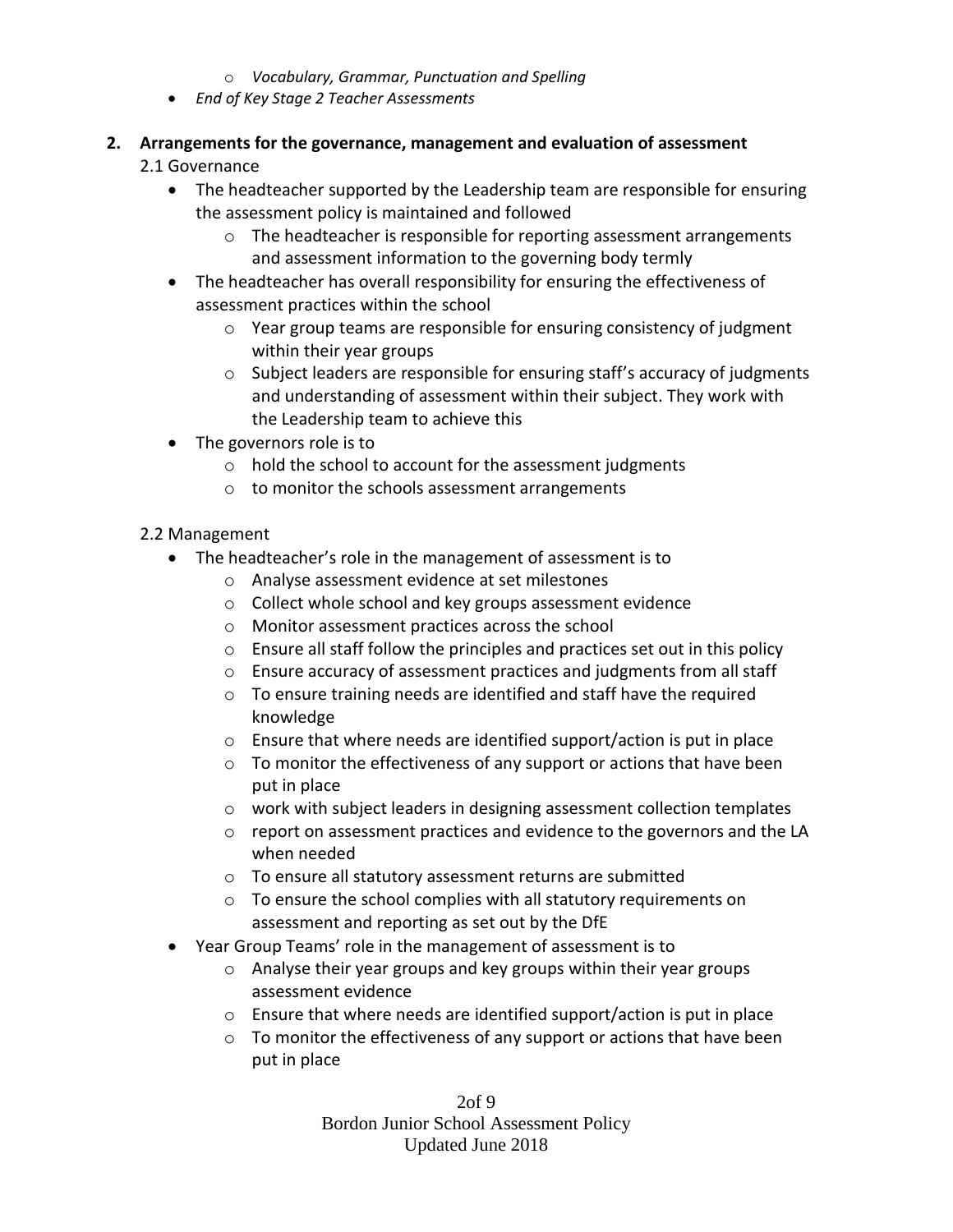- o Report on the progress of key groups to the SLT at set milestones
- o To work with the SLT and the SENCO to adapt learning based on needs identified through assessment
- o Ensure regular moderation of English and maths assessment happens within their year group
- $\circ$  Ensure all assessments within their year group are completed on time
- o Ensure all staff within their year group understand the purpose and principles of assessment, and follow the assessment policy
- Subject leaders role in the management of assessment is to
	- o Ensure staff have the required knowledge to enable them to make accurate assessments and to effectively support children's learning
	- o Monitor the effectiveness of assessment arrangements in their subject
	- o Report back to the SLT at each milestone and the governors when required on assessment arrangements and judgments for their subject
	- o Analyse the progress of different key groups across the school within their subject at each milestone
	- o Ensure that where needs are identified support/action is put in place
	- o To monitor the effectiveness of any support or actions that have been put in place

# 2.3 Evaluation

- The school will evaluate the effectiveness of the assessment policy through
	- o Working with the Local Authority at least annually
	- o Close links, moderation and joint working with Bordon Infant School
	- o Moderation of assessment judgments with other school within and where possible beyond our local cluster
	- o Continual review of this policy in line with local and national advice and guidelines

#### **3. Information about how assessment outcomes will be collected and used**

The school will only collect the assessment data that is required for improving outcomes for children.

Assessment outcomes will be collected in KS2 through

- Regular updating of children's progress towards or exceeding Age Related Expectations (ARE) in the individual statements from the national curriculum. These will be recorded on the schools Target Tracker data base as 'not achieved', 'working towards', 'achieved' or 'mastered'
- Analysis of children's progress through the statements and a determination if at the end of each phase if they are on track for ARE by the end of the year. This will be recorded on the target tracker system
- Year group and English and maths reviews at set milestones of the attainment and progress of different key groups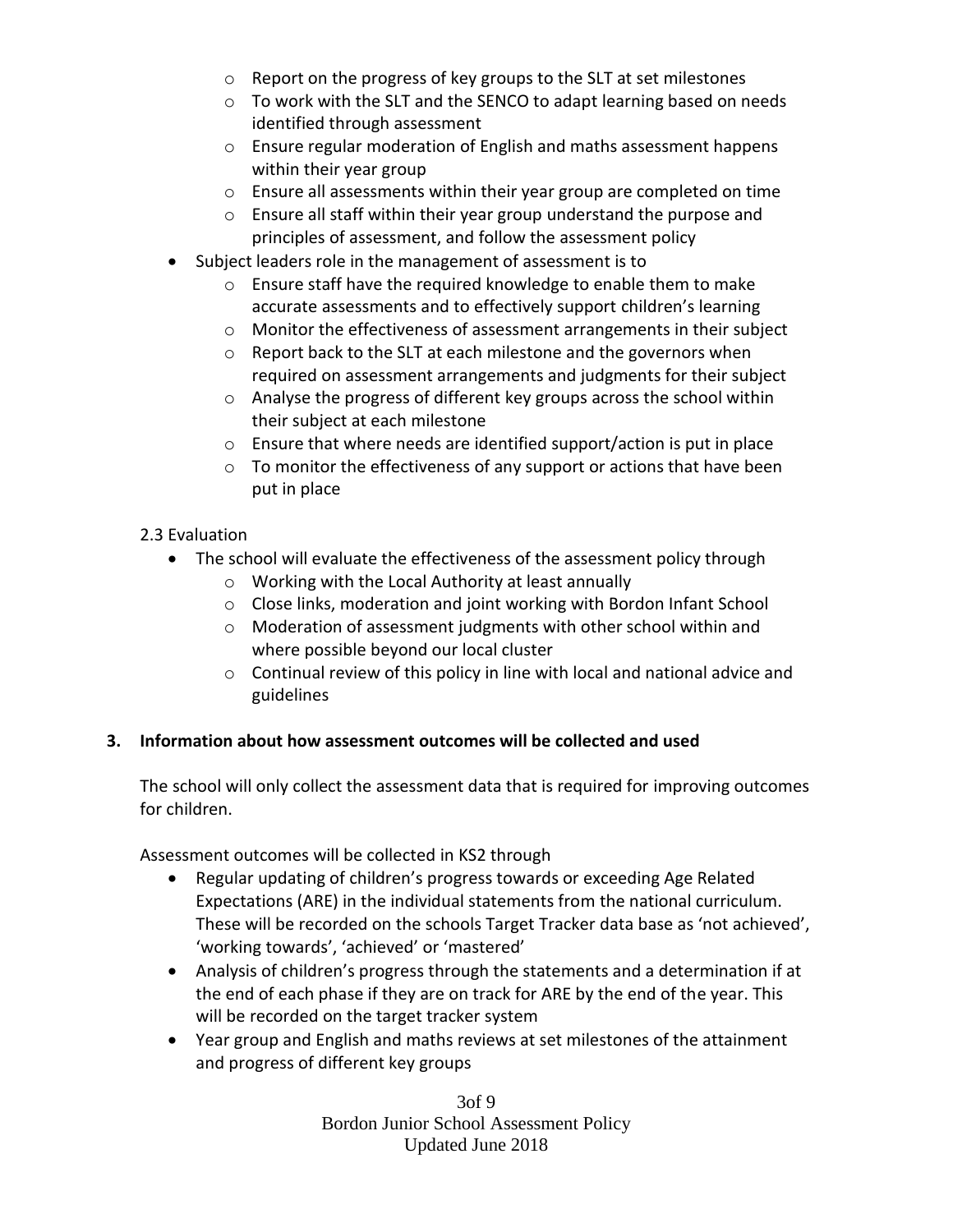- Independent writing books are used as a portfolio of work to moderate writing judgements
- Progress test are used for reading and maths
- Daily assessments of children's learning needs in English and maths. These are recorded in the planning folders.

Assessment outcomes will be used in our school for

- Supporting children's learning in terms of achieving the very best possible attainment and progress
- Deciding which style of learning each individual child needs for each maths and extended writing session
- Supporting decisions in Pupil Progress meeting
- Supporting decisions in SEN reviews
- reporting to parents at parents evening and for end of year reports
- Staff performance management
- Reporting to external agencies, such as the LA and Ofsted, on the effectiveness of the school
- Fulfilling all statutory data returns to the LA and to the DfE

Assessment data will be shared with

- Children in their targets
- Other staff within the school
- Parents through parents evenings and school reports
- Other schools when a pupil transfers from us to them
- The LA or the DfE as required to meet statutory data returns
- Other professionals with a legitimate reason to require the information to ensure the best outcomes for children

Anonymised assessment data will be shared with

- Other schools for the purposes of school to school comparison and support
- The school governors for the purposes of meeting their responsibilities
- The LA or Ofsted for the purposes of judging school effectiveness

# **4. Arrangements for ensuring teachers are able to conduct assessment competently and confidently**

The school is committed to ensuring teachers have all the necessary training to ensure the assessment judgments being made are accurate and robust. The school believes that it is through joint working and professional conversations that we ensure assessments are used most effectively to support children's learning.

The school engages in the following to support the strongest understanding of assessment practice and principles for all our staff

Regular training through staff meetings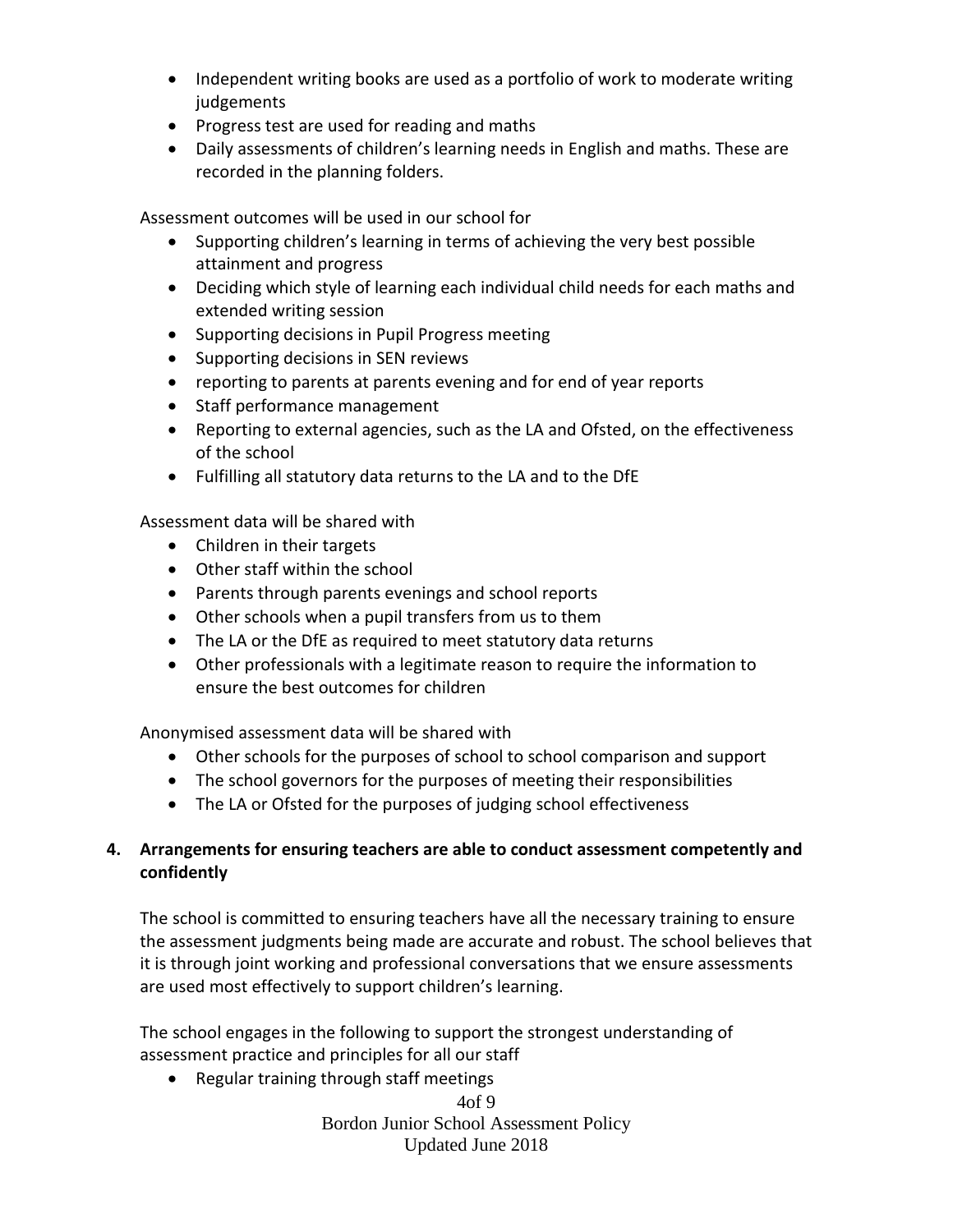- Regular moderation of judgments within year groups
- Annual moderation of assessment judgments between year groups
- Annual moderation of assessment judgments with the Infant School
- Moderation within our local cluster of schools at least once annually
- Strong induction of new staff in assessment practice and school principles
- External assessment training from the LA or Target Tracker as and when needed by the school
- SLT monitoring of staff understanding of assessment practice and principles

# **5. Different forms of assessment**

# 5.1 Day to day assessment

Strong and effective Day to day assessment is the key to children achieving well. All teaching staff feed into the day to day assessment for the children they have been working with. This takes the form of

- Highly effective marking following the school's marking policy
- Conversations between all teaching staff involved in a lesson
- Annotations on planning to support decisions on learning needs for the following day
- Staff professional knowledge of individual children

Teaching staff gather this day to day assessment through various means including, but not limited to

- Rich questioning
- Deliberately setting up errors for the children to respond to
- Posing problems to be solved

Daily assessment is essential to ensure children receive the learning style they need for each maths session and each weekly extended writing session. The school operates a system where children's individual needs are assessed against the objective for the lesson. Children are then grouped according to their learning needs, to enable them to achieve or deepen their understanding of the objective. Children will be moved between groups fluidly throughout the week or throughout the session. This is recorded on a weekly tracking sheet to identify trends in children's learning.

Formative assessment is key to meeting children's individual learning needs. While some formative assessment is recorded through annotations on planning the majority is stored by the teacher mentally. We as a school expect teachers to have in-depth knowledge of children and be able to talk about their learning needs. Teachers' professional judgment goes hand in hand with recorded evidence to create the full picture of an individual child.

Assessment of children with SEN can be more complex and require a deeper level of knowledge and understanding on the part of the staff. To support accurate assessment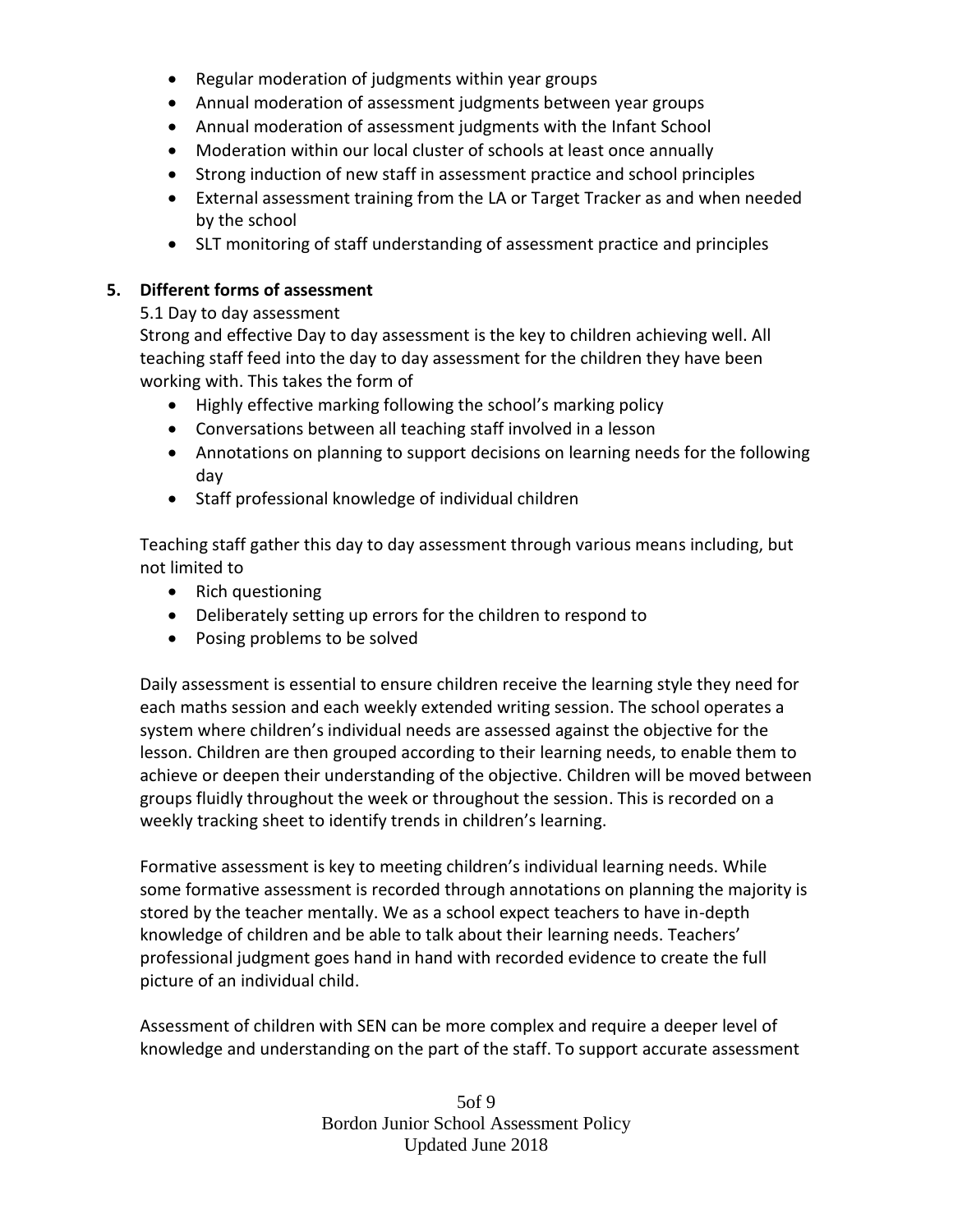of SEN needs we draw on a range of methods to provide an accurate picture of the needs of the whole child and to assist in planning the learning journey of the child.

These include but are not limited to

- Tests used to support identification of difficulties such as Dyslexia Early Screening Test/Dyslexia Screening Test – junior, Salford reading test or The Boxall profile
- Professional knowledge of the highly trained and experienced SENCOs
- Professional knowledge of staff with training in specific areas such as LSA's trained as ELSA's
- Assessments by external agencies such as Educational Psychologists or Speech Therapists

Children take an active role in assessment through

- Responding to teacher feedback both written and verbal
- By working towards their own personal targets and maintaining their target books
- By working on their LSP if they have one

5.2 in school summative assessment

The school's assessment model has been based on Hampshire's assessment model which divides the curriculum in to three phases and has 4 milestones for reviewing attainment and progress.

Phase 1 is between September and November Phase 2 is between November and February Phase 3 is between February and April

Milestone 1 is November Milestone 2 is February Milestone 3 is April Milestone 4 is the end of the academic year

Phase 1 curriculum objectives are introduced before the first milestone in November. Phase 2 objectives are introduced after milestone one and up to milestone 2 in February. Phase three objectives are the last to be introduced. They are introduced between milestone 2 and 3 which ends in April.

At each milestone teachers record judgments for each of the objectives that have been taught. The judgments will be recorded on the Target Tracker system as 'Not Begun', 'Working Towards', 'Achieved' or 'Mastered'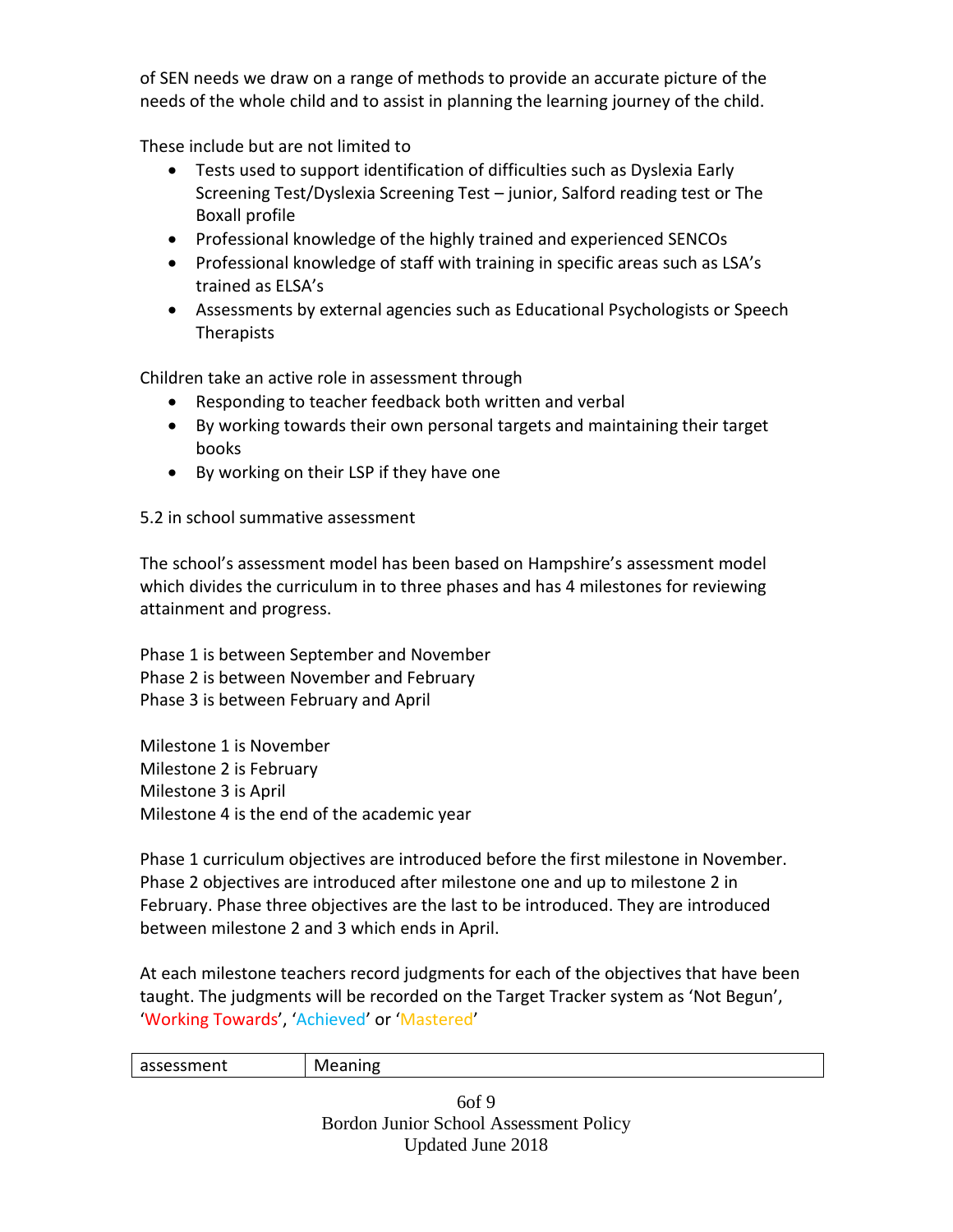| Pupil shows sufficient independence and fluency for the                |
|------------------------------------------------------------------------|
| statement                                                              |
| Pupil demonstrates competency                                          |
| Pupil demonstrates real depth of understanding/mastery in this<br>area |
|                                                                        |

The table below shows what competency a child needs to achieve at each milestone to be judged 'On track to achieve Age Related Expectations'

| Milestone 4 |                            | Achieved/Mastered   Achieved/Mastered   Achieved |                        |
|-------------|----------------------------|--------------------------------------------------|------------------------|
| Milestone 3 | Achieved/Mastered Achieved |                                                  | <b>Working Towards</b> |
| Milestone 2 | Achieved                   | <b>Working Towards</b>                           | Not Begun              |
| Milestone 1 | <b>Working Towards</b>     | Not Begun                                        | Not Begun              |
|             | Phase 1                    | Phase 2                                          | Phase 3                |

This judgment is used first and foremost to identify gaps in learning in individual children, groups or the whole cohort. Teachers will evaluate this information to ensure planning is designed to meet the needs of children not, just move them on to the next phase objectives.

Secondly this information is used to make a summary judgment of a child's progress at each milestone. This judgment is used to;

- track children's progress over the short and long term
- Set challenging targets for individual children, groups and whole cohorts to ensure every child achieves to the highest level
- Identify strengths and underperformance in individual children, groups and whole cohorts
- Support the school in the best allocation of resources to meet children needs

These judgments are recorded on the Target Tracker system as 'Steps'. There are six steps,

| Step        | Step 1                    | Step 2      | Step 3       | Step 4                      | Step 5 | Step 6       |
|-------------|---------------------------|-------------|--------------|-----------------------------|--------|--------------|
| Vocabulary  | beginning                 | beginning + | Working      | Working                     | Secure | Secure+      |
|             |                           |             | within       | within+                     |        |              |
| End of year | <b>Below Expectations</b> |             | Working      | At Age Related Expectations |        | Mastered /   |
| Judgment    |                           |             | towards      | for the end of the year     |        | above        |
|             |                           |             | expectations |                             |        | expectations |

When recording which 'step' a child is on teachers will look at the statements that have been assessed and make a professional judgment

• Milestone 1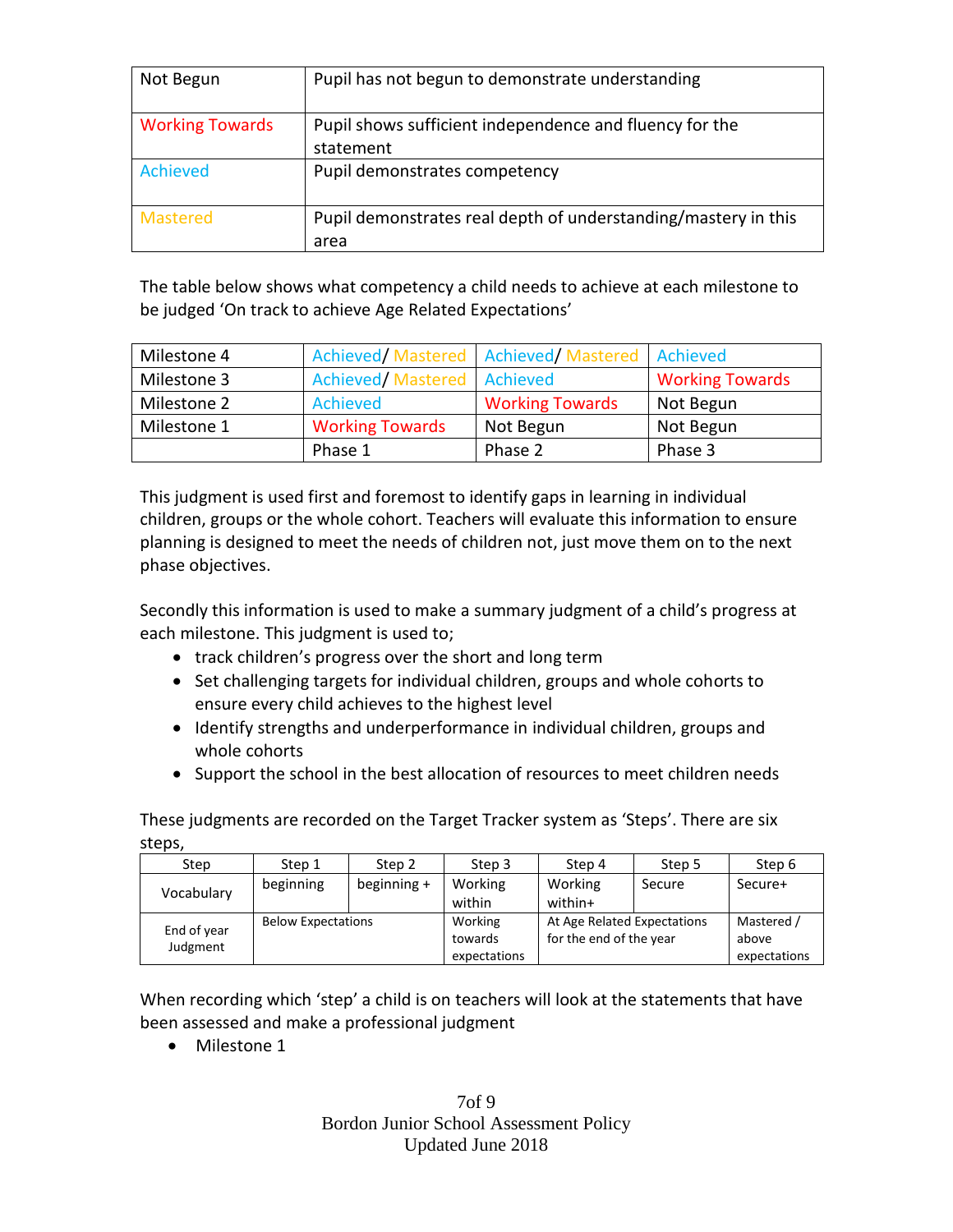- o If 100% of Phase 1 statements have been assessed as working towards (with possibly only a few minor gaps so no KPI statements) then the child can be marked at step 2 or 'b+'. This means they are on track for achieving ARE
- $\circ$  If 100% of Phase 1 statements have been assessed as 'Working Towards' (with possibly only a few minor gaps so not KPI statements) and more than a few have been assessed as 'Achieved' then the child can be marked at step 3 or 'w'
- Milestone 2
	- o If 100% of Phase 2 statements have been assessed as working towards (with possibly only a few minor gaps and so KPI statements) and close to 100% of Phase 1 statements have been assessed as 'Achieved' then the child can be marked at step 3 or 'w'. This means they are on track for achieving ARE
	- o If 100% of Phase 2 statements have been assessed as 'Working Towards' (with possibly only a few minor gaps so not KPI statements) and more than a few have been assessed as 'Achieved' and 100% of Phase 1 statements have been assessed as 'Achieved' then the child can be marked at step 4 or 'w+'
- Milestone 3
	- o If 100% of Phase 3 statements have been assessed as working towards (with possibly only a few minor gaps so not KPI statements) and close to 100% of Phase 2 statements have been assessed as 'Achieved' and 100% of Phase 1 statements have been assessed as 'Achieved' then the child can be marked at step 4 or 'w+'. This means they are performing in Age Related Expectations at a lower end
	- o If 100% of Phase 3 statements have been assessed as 'Working Towards' (with possibly only a few minor gaps so not KPI statements) and more than a few have been assessed as 'Achieved' and 100% of Phase 1 and 2 statements have been assessed as 'Achieved' then the child can be marked at step 5 or 's' This means they are performing in Age Related Expectations at the higher end
- Step 6 or 's+' is for those children that have achieved all the statements and mastered many

#### 5.3 Nationally standardised summative assessment

The school will follow all statutory assessment requirements. In doing so different members of staff will have different roles to perform.